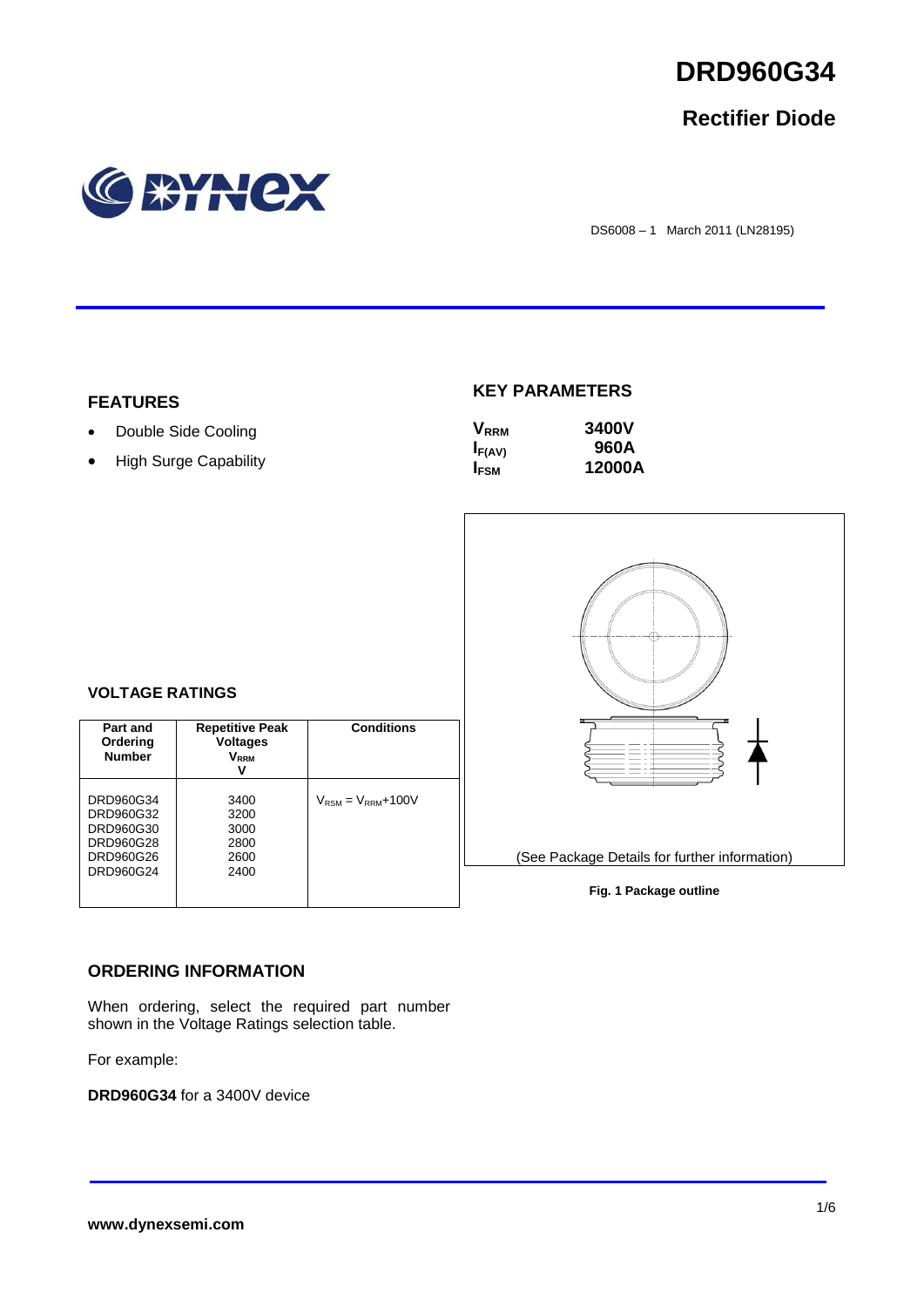

# **CURRENT RATINGS**

**Tcase = 75°C unless stated otherwise**

| Symbol                    | <b>Parameter</b>                     | <b>Test Conditions</b>   | Max. | <b>Units</b> |  |
|---------------------------|--------------------------------------|--------------------------|------|--------------|--|
| <b>Double Side Cooled</b> |                                      |                          |      |              |  |
| $I_{F(AV)}$               | Mean forward current                 | Half wave resistive load | 1150 | A            |  |
| IF(RMS)                   | <b>RMS</b> value                     | $\blacksquare$           | 1810 | A            |  |
| IF.                       | Continuous (direct) on-state current | $\blacksquare$           | 1630 | Α            |  |

### **Tcase = 100°C unless stated otherwise**

| Symbol              | <b>Parameter</b>                     | <b>Test Conditions</b>   | Max. | <b>Units</b> |  |
|---------------------|--------------------------------------|--------------------------|------|--------------|--|
|                     | <b>Double Side Cooled</b>            |                          |      |              |  |
| $I_{F(AV)}$         | Mean forward current                 | Half wave resistive load | 960  | Α            |  |
| I <sub>F(RMS)</sub> | <b>RMS</b> value                     | $\overline{\phantom{0}}$ | 1510 | A            |  |
| IF                  | Continuous (direct) on-state current | ۰                        | 1360 | A            |  |

# **SURGE RATINGS**

| Symbol      | <b>Parameter</b>                        | <b>Test Conditions</b>                            | Max. | <b>Units</b>      |
|-------------|-----------------------------------------|---------------------------------------------------|------|-------------------|
| <b>IFSM</b> | Surge (non-repetitive) on-state current | 10ms half sine, $T_{\text{case}} = 175^{\circ}$ C | 12.0 | kA                |
| $l^2t$      | I <sup>'</sup> t for fusing             | $V_R = 0$                                         | 0.72 | MA <sup>2</sup> s |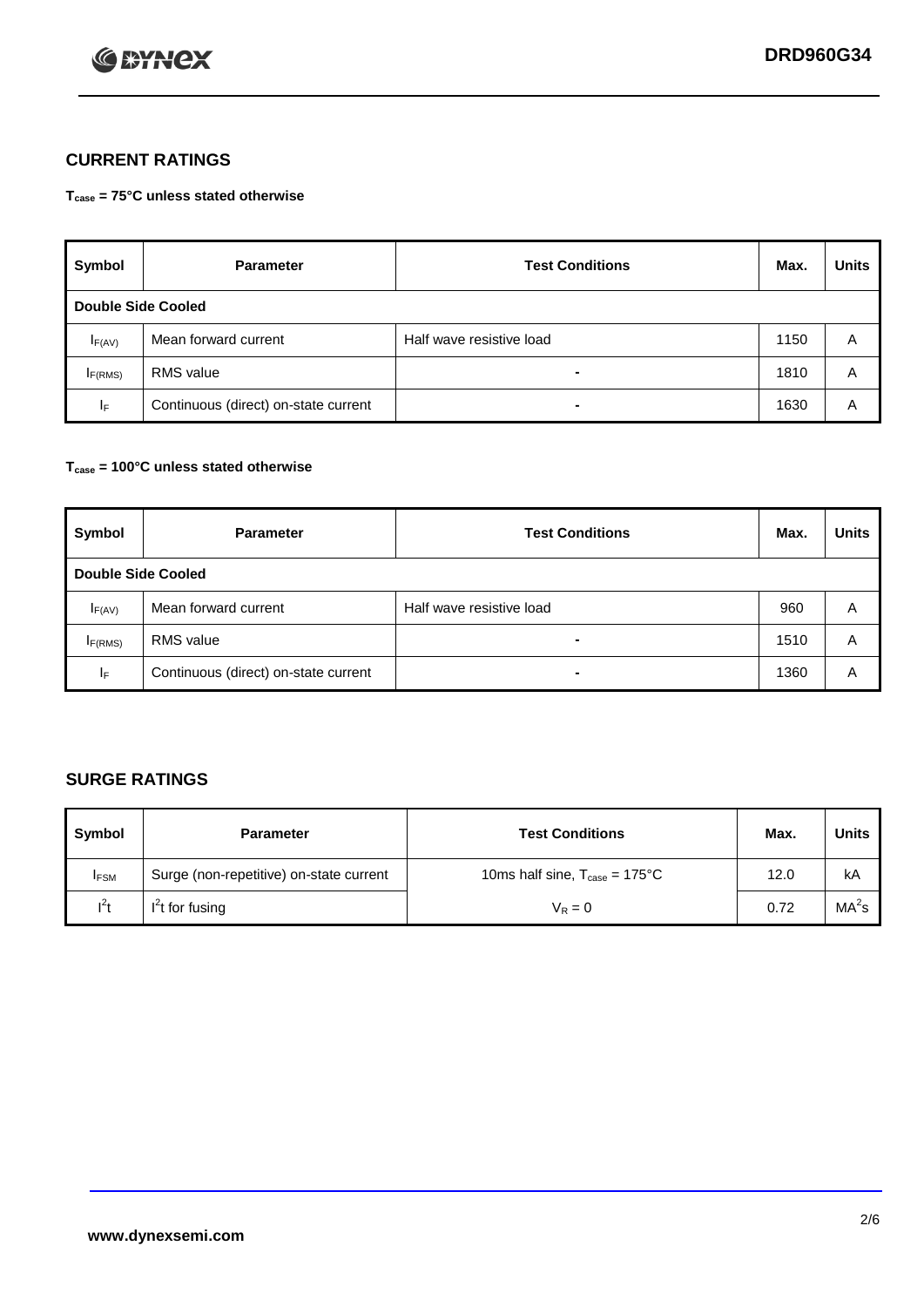# **THERMAL AND MECHANICAL RATINGS**

| Symbol           | <b>Parameter</b>                      | <b>Test Conditions</b>                      |    | Min.  | Max.  | <b>Units</b> |
|------------------|---------------------------------------|---------------------------------------------|----|-------|-------|--------------|
| $R_{th(j-c)}$    | Thermal resistance – junction to case | Double side cooled                          | DC |       | 0.035 | °C/W         |
| $R_{th(c-h)}$    | Thermal resistance – case to heatsink | Double side cooled                          | DC |       | 0.008 | °C/W         |
| $T_{\rm vj}$     | Virtual junction temperature          | Blocking V <sub>DRM</sub> / <sub>VRRM</sub> |    | $-40$ | 175   | °C           |
| $T_{\text{stg}}$ | Storage temperature range             |                                             |    | $-40$ | 175   | °C           |
| $F_m$            | Clamping force                        |                                             |    | 12    | 18    | kN           |

# **CHARACTERISTICS**

| Symbol                   | <b>Parameter</b>     | <b>Test Conditions</b>                                                                           | Min.                     | Max. | <b>Units</b> |
|--------------------------|----------------------|--------------------------------------------------------------------------------------------------|--------------------------|------|--------------|
| $\mathsf{V}_\mathsf{FM}$ | Forward voltage      | At 1500A peak, $T_{\text{case}} = 25^{\circ}C$                                                   |                          | 1.70 | V            |
| <b>I</b> <sub>RM</sub>   | Peak reverse current | At $V_{DRM}$ , $T_{case} = 175^{\circ}C$                                                         | ۰                        | 60   | mA           |
| $Q_{\rm S}$              | Total stored charge  | $I_F = 1000A$ , dl <sub>RR</sub> /dt = 10A/us<br>$T_{\text{case}} = 175^{\circ}$ C. $V_R = 100V$ | $\blacksquare$           | 3000 | μC           |
| V <sub>TO</sub>          | Threshold voltage    | At $T_{vi} = 175^{\circ}C$                                                                       | $\blacksquare$           | 0.88 | V            |
| $r_{\text{T}}$           | Slope resistance     | At $T_{vi} = 175^{\circ}C$                                                                       | $\overline{\phantom{0}}$ | 0.45 | $m\Omega$    |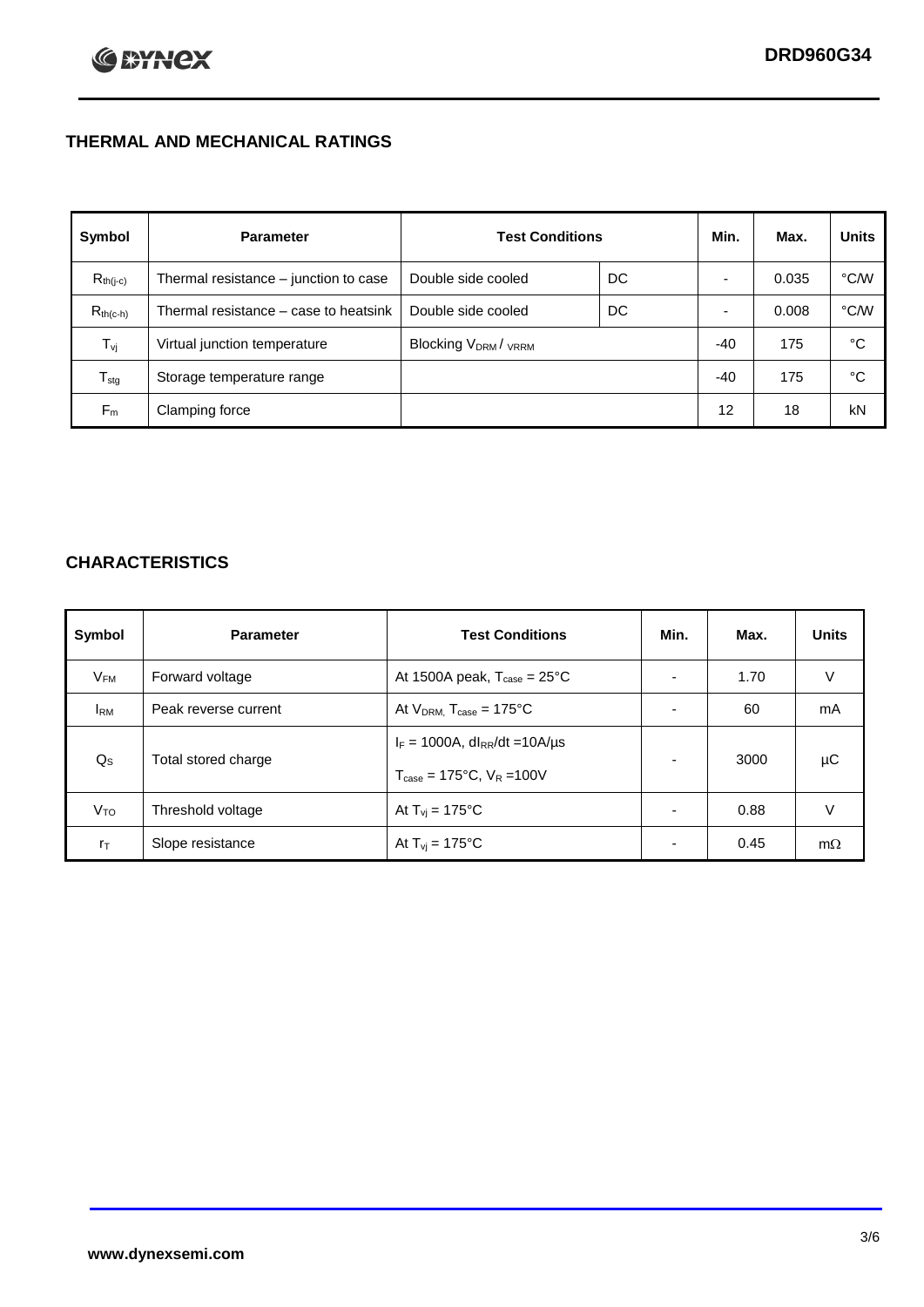# **C BYNCX**

## **CURVES**



#### **Fig.2 Maximum forward characteristics Fig.3 Dissipation curves**







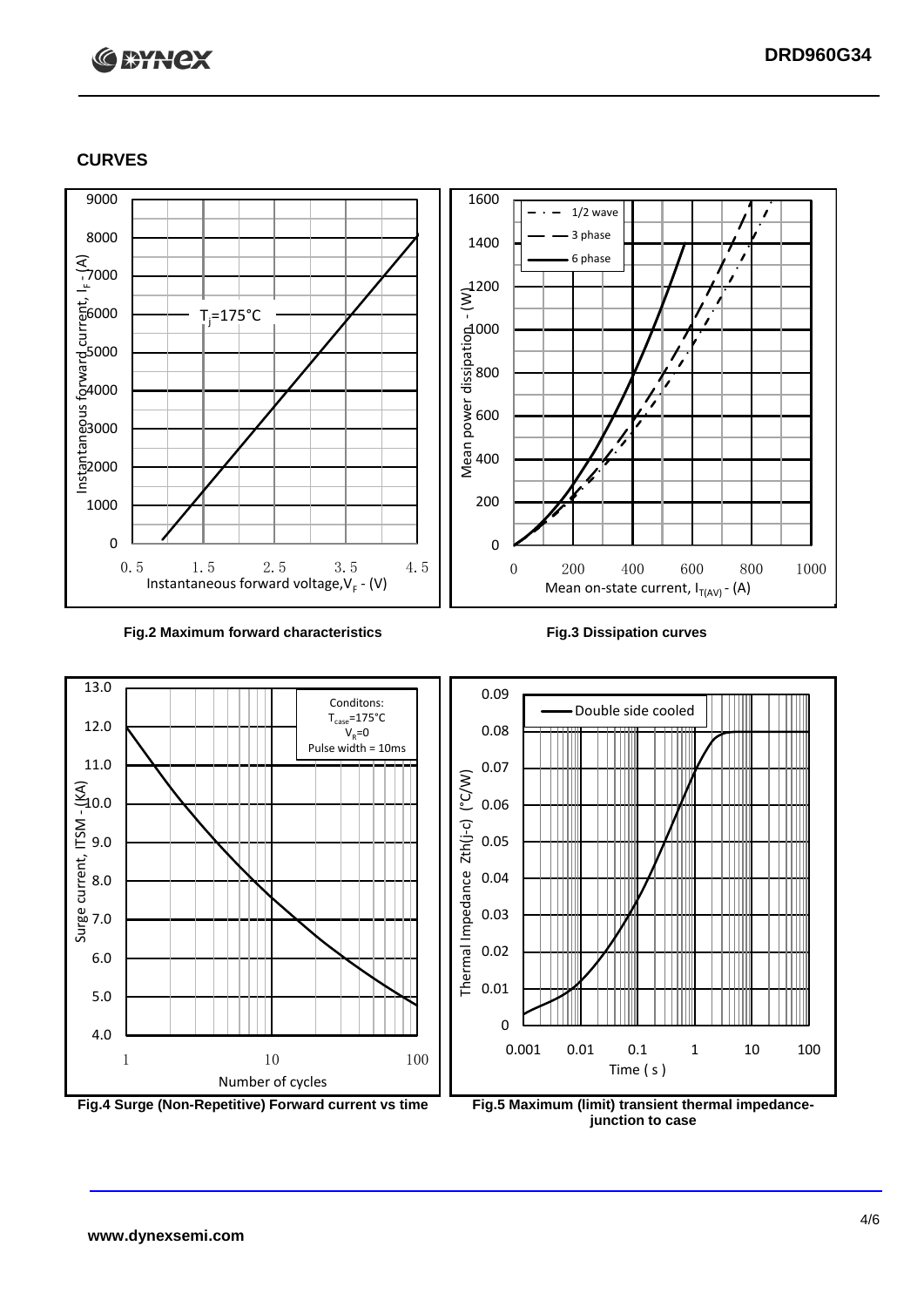

### **PACKAGE DETAILS**

For further package information, please contact Customer Services. All dimensions in mm, unless stated otherwise. DO NOT SCALE.



#### **Note:**

Some packages may be supplied with gate and or tags.